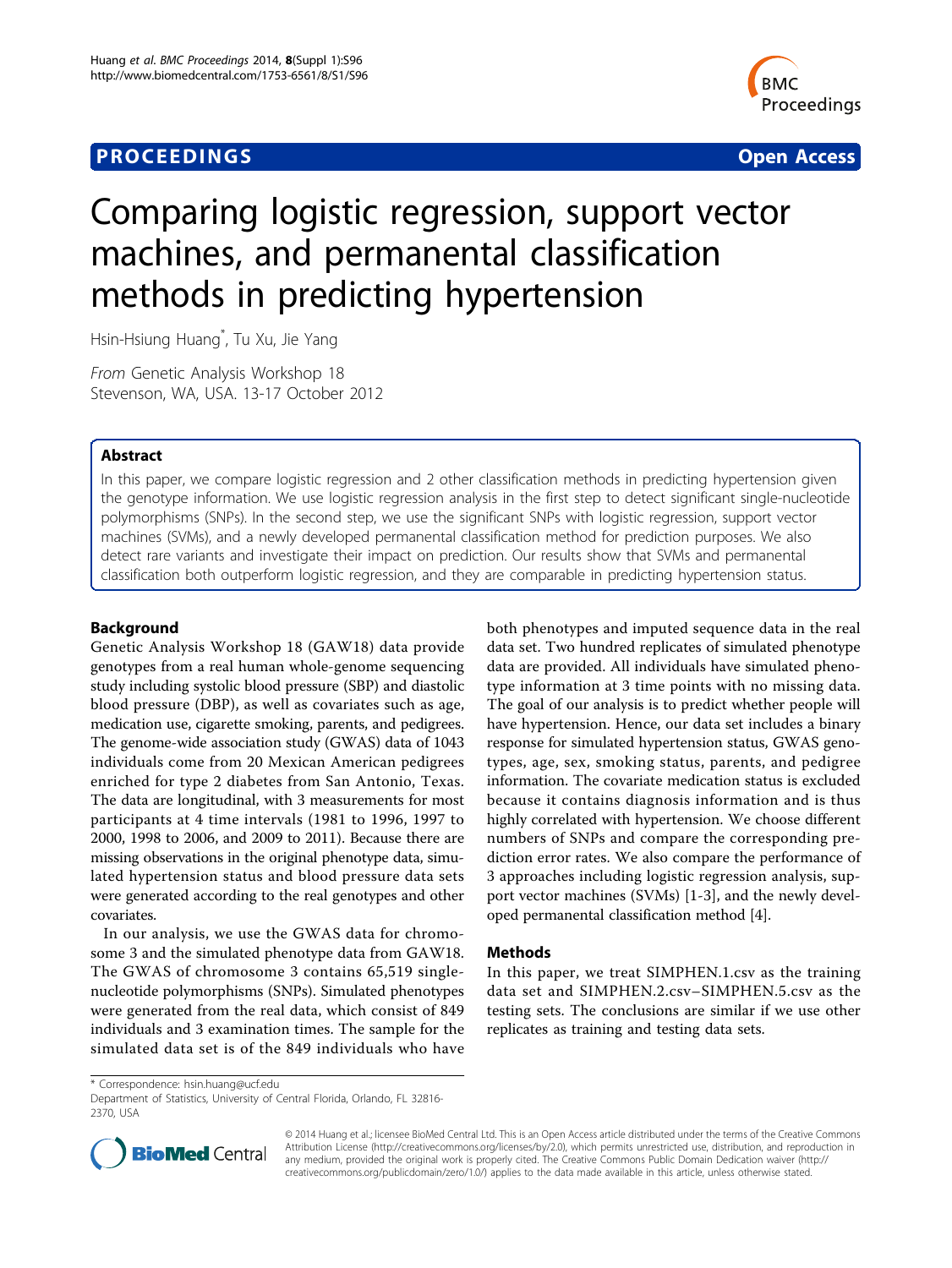## Single-nucleotide polymorphism selection using logistic regression

Our main goals are to predict hypertension and to compare the prediction performances of logistic regression and the other 2 classification methods. In the GAW18 data, the hypertension diagnosis variable HTN is binary (yes  $= 1$ ; no  $= 0$ ). The logistic regression model has been used extensively for handling categorical responses and shows competitive performance in a wide range of applications. We apply it in this paper as a baseline model. Two sources of data are used in the logistic regression analysis: simulated phenotype data and SNP data. We use simulated phenotype data rather than the real phenotypes because the simulated phenotypes do not contain missing values.

In the first step, the baseline logistic regression model is fitted with SIMPHEN.1.csv as  $logit(Pr(HTN = 1)) = Smoke$  $+ Age + Sex + Age \times Sex + Mother + Father + Pedigree.$ 

In this step, we treat the 3 repeated measurements for each participant as 3 observations to increase the power in identifying the effects of 2 time-variant covariates, Age and Smoke. The interaction term Age Sex is also included because of its significance. The factors Father and Mother represent the hypertension status of the parents. The factor Pedigree is included to identify critical effects associated with family history. Father, Mother, and Pedigree are all highly significant in the baseline model.

Next, each SNP in the recommended dataset chr3 gwas.csv is added separately into the model to measure its significance in terms of  $p$ -values.

logit  $(Pr(HTN = 1)) =$  Smoke + Age + Sex + Age  $\times$  Sex  $+ Mother + Father + Pedigree + SNP<sub>i</sub>$ 

We sort the corresponding  $p$ -values increasingly and regard SNPs at the beginning of the list as the most significant ones. The SNPs are listed in Table 1. We also perform SNP selections using linear regression analysis with SBP and DBP as response variables separately because HTN = 1 is defined as SBP greater than 140 mm Hg or DBP greater than 90 mm Hg. No transformation is needed for SBP or DBP according to Box-Cox power transformation. We expect that the most significant SNPs for HTN are also ranked high using SBP or DBP. Indeed, rs11711953 and rs11706549 are the 2 most significant SNPs for all 3 responses.

Table [2](#page-2-0) lists the  $2 \times 3$  frequency table of hypertension diagnosis and genotype for rs11711953, where XX represents missing values. The  $p$ -value of the associated chi-square test is 0.0011, which implies a significant difference in genotype frequencies between the hypertension group and the non-hypertension group.

Attempts to use a subset of only low linkage disequilibrium (LD) SNPs (67 SNPs with mutual correlation  $r < 0.95$ and 434 SNPs with  $r$  <0.99 among the 2,500 most significant SNPs) were less successful than using the entire list. Therefore, in the remainder of the paper, we focus on the entire list with the exception that SNPs in perfect LD  $(r = 1)$  are removed, which leaves 62,735 SNPs for logistic regression analysis.

## Prediction based on logistic regression

In the second step, we add the most significant SNPs, that is, those SNPs with smallest  $p$ -values, into the baseline logistic regression model and use the extended model to predict hypertension status with at most four indicator variables for each SNP (the model could become too complex to handle even with a small number of SNPs). To be clear, each SNP provided in the data has up to four genotypes including XX. For each SNP, the insignificant genotypes (*p*-value  $\geq$  0.05) are grouped into a single category, -Not Significant (NS).

## Classification

The model is fitted on the training set SIMPHEN.1.csv with the top 5, 10, 15, 20, 50, 100, and 200 SNPs as the predictors and SIMPHEN.2.csv– SIMPHEN.5.csv as the testing sets. We apply the supervised classification methods of support vector machines and the permanental classification to predicting hypertension.

Given a training data set,  $\{(x_i, y_i)|x_i \in \mathbb{R}^p, y_i \in \{0, 1\}\},\$ where the *yi* indicates the class to which the covariate *xi* belongs, SVMs use a projection function of the input data into a high-dimensional feature space in which a hyperplane with the maximal margin is found to divide the observations having  $y_i = 0$  from those having  $y_i = 1$ . The testing sets are then mapped into that same space and

Table 1 Most significant 18 single-nucleotide polymorphisms based on logistic regression on SIMPHEN.1.csv and corresponding p-values

| rs11711953            | rs11706549           | rs275678             | rs9828391            | rs7653745            | rs6789918            | rs9829009            | rs11719850           | rs7645789           |
|-----------------------|----------------------|----------------------|----------------------|----------------------|----------------------|----------------------|----------------------|---------------------|
| $4.4 \times 10^{-13}$ | $11 \times 10^{-12}$ | $68 \times 10^{-11}$ | $99 \times 10^{-11}$ | $12 \times 10^{-10}$ | $64 \times 10^{-10}$ | $84 \times 10^{-10}$ | $1.5 \times 10^{-9}$ | $20 \times 10^{-9}$ |
|                       |                      |                      |                      |                      |                      |                      |                      |                     |
| 10                    |                      | 12                   | 13                   | 14                   | 15                   | 16                   |                      | 18                  |
| rs7609918             | rs6444467            | rs1471695            | rs7632157            | rs17785248           | rs6777472            | rs16862782           | rs12497460           | rs4680987           |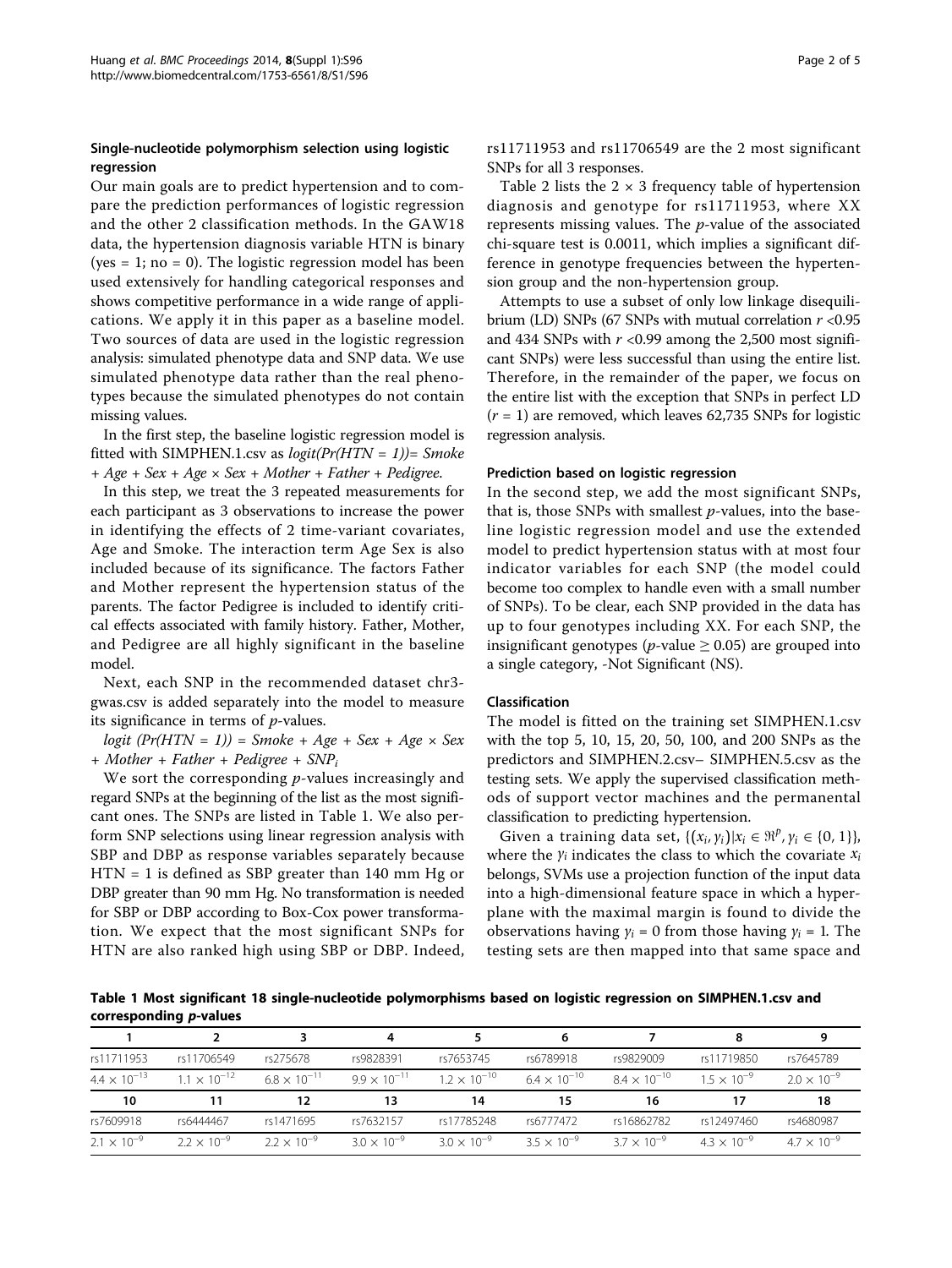<span id="page-2-0"></span>Table 2 Frequency table of hypertension status and genotype

| rs11711953 |      | тс  | xх |
|------------|------|-----|----|
| N٥         | 1858 | 175 |    |
| ,΄ρς       | - 36 |     | -  |

CC, cytosine- cytosine pair; TC, thymine- thymine pair; XX, unknown pair.

predicted to be in a category based on which side of the hyperplane they fall on. Here we use a radial basis kernel  $K(x, x') = exp{-\gamma x - x'^2}$  with SVM with the parameters  $(\gamma, C)$  where *C* is the size of error penalty. To tune the  $(\gamma, C)$  parameters, we use 10-fold cross-classification on the training data.

The permanental classification method is a novel stochastic classification method. It regards all observations belonging to the same class as a realization of a stochastic point process, called a permanental process. For each class, the method provides a probability of membership by measuring the stochastic distance between the new observation and each class. For our data analysis, we use the covariance function  $K(x, x') = exp{-\frac{|x - x'|^2}{\tau^2}}$ and parameter for the permanental process and 10-fold cross-validation to tune  $(\alpha, \tau)$  on the training data. One of the major advantages of permanental classification is that it is capable of handling high-dimensional data and multiple classes efficiently.

#### Results and discussion

## Effect of logistic regression

Given the fitted logistic regression model, the predicted hypertension status is "yes = 1" if  $\widehat{Pr}(HTN = 1) \ge 0.5$  and " $no = 0$ " otherwise. We then perform the logistic regression with different numbers (5, 10, 15, 20) of non-identical SNPs included into the baseline model. The prediction errors of logistic regression are summarized in Table 3. It can be seen from Table 3 that the decrease in training error is small, as the number of SNPs increases from 5 to 20 while the testing errors increase. This indicates that overfitting becomes an issue when more than 10 SNPs are included. Moreover, among the 20 SNPs added into the model, there are 11 SNPs with mutual correlation less than 0.90 (12 for 0.95 and 15 for 0.99). Prediction error rates are reported in Table 3.

#### Rare variants

Rare variants could be critical in interpreting some individual cases in practice [\[5](#page-4-0)]. However, it is hard to detect these rare variants using regression models, so we conduct a separate analysis for the rare variants. We define rare variants as genotypes whose minor allele frequency is less than 5% over the whole study group in each SNP. The number of rare variants found is 31,794. Chi-square tests are performed to detect the most significant rare variants for hypertension in terms of p-values. Table [4](#page-3-0) lists  $2 \times 2$  frequency tables for the top 2 rare variants. The corresponding *p*-values for them are  $4.06 \times 10^{-12}$ and  $2.64 \times 10^{-10}$ . As with SNPs, many identical rare variants exist. Therefore, different numbers (5, 10, 15, 20) of significant non-identical rare variants are added into the baseline model. The program does not converge if more rare variants are selected. When the 20 most significant rare variants (*p*-value <10<sup>-8</sup>) are included, only 6 rare variants among them have mutual correlation less than 0.99. As a result, in most cases, the prediction errors of models with selected rare variants do not improve much. It is not surprising that rare variants do not work as well as the original SNPs because rare variants help only with the prediction of a small portion of patients.

## Effect of classification

We use the same genotype (SNPs) and covariates (Smoke, Age, Sex, Age Sex, Mother, Father, Pedigree) chosen by logistic regression. The numbers of SNPs used for SVM and permanental classification are 0, 5, 10, 15, 20, 50, 100, and 200. Tables [5, 6](#page-3-0) and [7](#page-3-0) list the average prediction error rates of all four testing sets, from the second to the fifth, by using common variants, rare variants, and their combinations. The analysis of the simulated data shows that the best prediction error rates of SVM and permanental classification are both close to 12%. Moreover, the rare variants do not provide significant improvement for prediction.

#### Conclusions

The logistic regression model is used as a baseline. A sophisticated regression model could be used, but here

Table 3 Prediction errors of logistic regression with multiple single-nucleotide polymorphisms across different data sets and number of single-nucleotide polymorphisms included

| Number of SNPs | SIMPHEN.1       | SIMPHEN.2 | SIMPHEN.3 | SIMPHEN.4 | SIMPHEN.5 |
|----------------|-----------------|-----------|-----------|-----------|-----------|
|                | <b>Training</b> | Testing 1 | Testing 2 | Testing 3 | Testing 4 |
|                | 0.221           | 0.232     | 0.223     | 0.216     | 0.228     |
|                | 0.211           | 0.229     | 0.218     | 0.210     | 0.228     |
| 10             | 0.189           | 0.230     | 0.225     | 0.207     | 0.223     |
|                | 0.190           | 0.234     | 0.224     | 0.208     | 0.225     |
| 20             | 0.188           | 0.242     | 0.229     | 0.213     | 0.235     |

SNP, single-nucleotide polymorphism.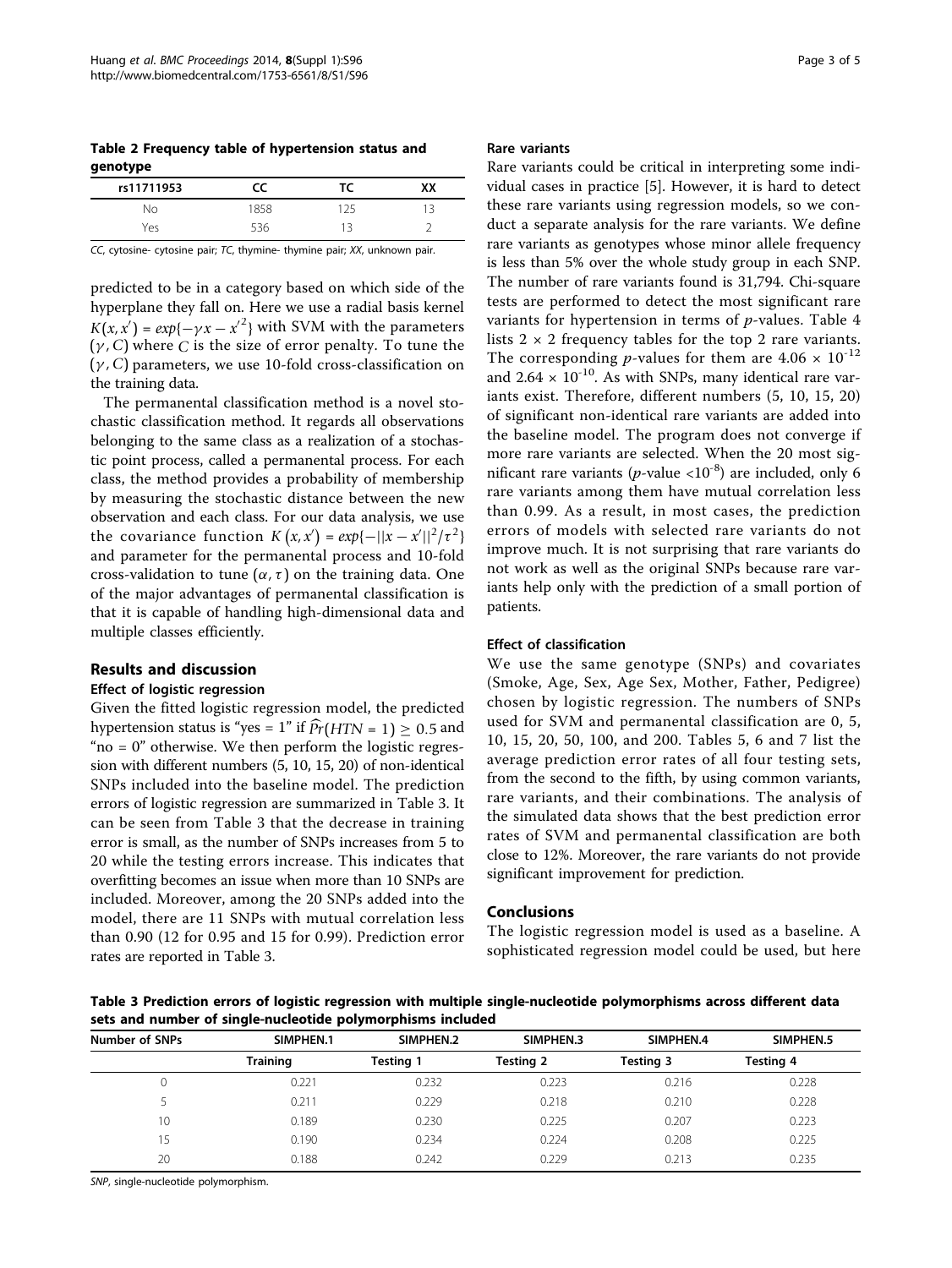#### <span id="page-3-0"></span>Table 4 Rare variants

| HTN/genotype | rs9829721 |        |    | rs776105 |
|--------------|-----------|--------|----|----------|
|              |           | Non-TT | АΑ | Non-AA   |
|              |           | 1857   | 58 | 1816     |
|              | <u>.</u>  | 636    | 62 | 01       |

AA, adenine-adenine pair; HTN, hypertension;  $T$ , thymine-thymine pair.

| Table 5 Prediction errors of support vector machine and permanental classification using common variants |  |  |
|----------------------------------------------------------------------------------------------------------|--|--|
|                                                                                                          |  |  |

| Number of SNPs                        | 0      |        | 10     | 15     | 20     | 50     | 100    | 200    |
|---------------------------------------|--------|--------|--------|--------|--------|--------|--------|--------|
| Radial kernel SVM (training)          | 0.2301 | 0.0291 | 0.0180 | 0.0203 | 0.0130 | 0.0175 | 0.0052 | 0.0008 |
| Radial kernel SVM (testing)           | 0.2419 | 0.1460 | 0.1350 | 0.1303 | 0.1272 | 0.1257 | 0.1213 | 0.1248 |
| Permanental classification (training) | 0.2231 | 0.1031 | 0.0971 | 0.0536 | 0.0404 | 0.0334 | 0.0337 | 0.0321 |
| Permanental classification (testing)  | 0.2642 | 0.1517 | 0.1433 | 0.1473 | 0.1350 | 0.1347 | 0.1233 | 0.1231 |

SNP, single-nucleotide polymorphism; SVM, support vector machine.

## Table 6 Prediction errors of support vector machine and permanental classification using rare variants

| Number of SNPs                        | 10     | 50     | 100    | 200    |
|---------------------------------------|--------|--------|--------|--------|
| Radial kernel SVM (training)          | 0.0795 | 0.0087 | 0.0087 | 0.0087 |
| Radial kernel SVM (testing)           | 0.2484 | 0.2440 | 0.2432 | 0.2424 |
| Permanental classification (training) | 0.0843 | 0.0637 | 0.0711 | 0.0575 |
| Permanental classification (testing)  | 0.2533 | 0.2330 | 0.2331 | 0.2303 |

SNP, single-nucleotide polymorphism; SVM, support vector machine.

| Table 7 Prediction errors of support vector machine and permanental classification using common and rare variants |  |  |  |  |  |
|-------------------------------------------------------------------------------------------------------------------|--|--|--|--|--|
|-------------------------------------------------------------------------------------------------------------------|--|--|--|--|--|

| Number of common and rare variants    | (10, 10) | (50, 50) | (100, 100) | (200,200) |
|---------------------------------------|----------|----------|------------|-----------|
| Radial kernel SVM (training)          | 0.0195   | 0.0067   | 0.0067     | 0.0067    |
| Radial kernel SVM (testing)           | 0.1350   | 0.1351   | 0.1350     | 0.1301    |
| Permanental classification (training) | 0.0943   | 007137   | 0.0631     | 0.0513    |
| Permanental classification (testing)  | 0.1433   | 0.1330   | 0.1300     | 0.1300    |

SVM, support vector machine.

we focus on the SVM and permanental classification methods. The pedigree and SNP information helps predict hypertension. The strength of SVM and permanental classification is that they are able to handle a lot of strong LD SNPs. When the most significant 20 or fewer SNPs from the single-SNP logistic regression are used as predictors for SVM or permanental classification classifiers, the error rates are comparable. Moreover, the error rates are reduced from about 22% for multi-SNP logistic regression to 12% for SVM and permanental classification, when the most significant 100 SNPs from the single-SNP logistic regression are used as predictors. The testing error rate increases somewhat for SVM, and the testing error rate decreases for permanental classification, when the most significant 200 SNPs are used as predictors. This implies that overfitting occurs for SVM in this situation. The nonparametric SVM and semiparametric permanental classification can include more SNPs and thus can result in lower prediction errors.

To identify significant SNPs, HTN as a binary response may be less powerful than the quantitative blood pressure measurements. We will explore the performance of SNP selection using blood pressure measurements to selection based on HTN in a subsequent paper. If some rare variants do make contributions to hypertension, they may not be able to be identified using regression because of the small group size of rare variants. Moreover, the rare variant provided only small improvements for predicting hypertension. Collapsing methods [[6,7](#page-4-0)] that create dummy variables indicating the presence of every rare variant in a gene can be more powerful, and many different such approaches are in the literature. Based on current testing results, the classification methods outperformed logistic regression because they included a large number of SNPs; the pedigree information and the common variants of SNPs contribute greatly to prediction. In addition, SVM and permanental classification have comparable prediction errors when considering pedigree information.